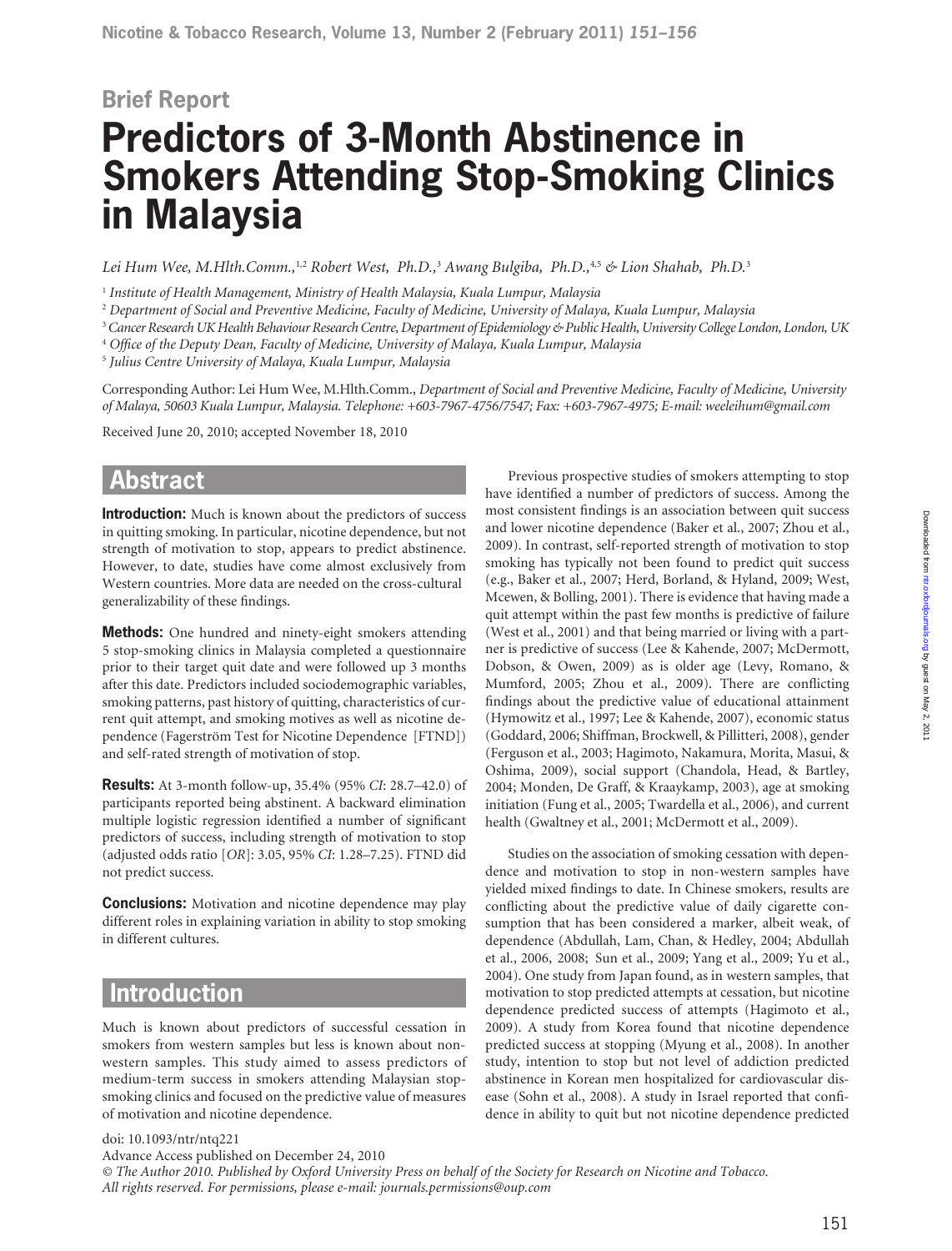successful cessation in stop smoking clinic attendees ([Sperber,](#page-5-8)  [Goren-Lerer, Peleg, & Friger, 2000\)](#page-5-8).

This study examined predictors of quitting in Malaysian smokers attending stop-smoking clinics with a particular focus on dependence and motivation to stop.

#### **Methods**

#### **Study Design, Sample, and Procedure**

This was a prospective study of first-time attendees at five quitsmoking clinics in Malaysia. All clinics followed a standardized intervention protocol ([Clinical Practice Guidelines, 2003](#page-4-17)), employed trained quit-smoking personnel, and offered free nicotine replacement therapy (NRT) to smokers.

Smokers were screened during their initial clinic visit and the first 200 who agreed to participate completed the study questionnaires. At the first visit, sociodemographic, smoking and smoking cessation characteristics, as well as motivational variables were recorded. In addition, expired-air carbon monoxide (CO) levels were measured.

At 3-month follow-up, 190 smokers were interviewed via telephone. Following the Russell Standard [\(West, Hajek, Stead,](#page-5-9)  [& Stapleton, 2005\)](#page-5-9), eight smokers who did not respond to followup attempts were counted as smokers and two smokers who had moved to an untraceable address were excluded from the study.

The study received ethical approval from the Medical Ethics Committee, University Malaya Medical Centre. Written consent was obtained from all smokers prior to their first interview.

#### **Measures**

The questionnaires were prepared in either Malay or English. The baseline measures, obtained prior to the quit attempt, included sociodemographic characteristics (age, gender, marital status, ethnicity, and educational level), occupation, clinic attended, presence of health problems (yes/no), smoking characteristics (age started smoking, cigarettes smoked per day, and nicotine dependence measured by Fagerström Test for Nicotine Dependence [FTND] [Heatherton, Kozlowski, Frecker, &](#page-4-18)  [Fagerstrom, 1991\)](#page-4-18), CO concentration, whether they had made a quit attempt previously, intended method of current quitting (abrupt cessation or gradually reducing), whether they decided to quit and then sought help from the clinic (planned) or whether they saw information from the clinic and decided to quit (unplanned), and intended NRT use (yes/no). Smoking motivation was assessed using the Smoking Motives Questionnaire. It covers stress relief, boredom relief, weight control, relief of withdrawal discomfort, help with concentrating, enjoyment, and help with socializing rated on a 5-point scale (*yes very much*, *yes quite a bit*, *yes a little*, *no not really*, and *not at all*; McEwen, West, & McRobbie 2008, #1804). For conciseness, we divided the scale into those who reported the motive to any degree (*yes a little*, *yes quite a bit*, and *yes very much versus no not really* and *not at all*). Participants were asked if they were unhappy about being a smoker (yes/no); had been pressured by family, friends, or health professionals into giving up smoking (yes/no); were happy about the idea of becoming a nonsmoker (yes/no); definitely

intended to stop smoking completely and never smoke again (yes/no); and believed at that moment they would stop for good this time (yes/no). They also rated how motivated they were to stop (extremely, very, quite, and not very) and how confident they were (extremely, very, quite, and not very).

Smoking status at 3-month follow-up was assessed by asking participants: "Did you smoke any cigarettes or tobacco at all after quit date?"(yes/no).

### **Statistical Analysis**

The sample provided 80% power to detect small- to mediumsized differences between relapsers and abstainers ( $w = 0.2$ ) at a standard significance level ( $p < .05$ ). Differences between those who were abstinent or not at follow-up were determined using chi-square tests for categorical and *t* tests for continuous variables. Logistic regression with abstinence as the dependent variable was carried out to assess the independent contributions of predictor variables using a backward elimination model. The goal was to determine the most parsimonious explanation of variance in quit success.

## **Results**

The study sample was predominantly male, Malay, married, and had an average age of 35 years (Table 1). A third had experienced health problems, and most had started smoking in their teens. Average nicotine dependence was high, but baseline CO readings were low. Most participants had made previous quit attempts, a majority of smokers were planning to stop before contacting the clinic, and the majority of smokers were also intending to stop abruptly and to use NRT (Table 1).

Except for using smoking for weight control, a high proportion of respondents endorsed all the smoking motives (Table 1). Less than a third of participants felt confident in their ability to stop though the vast majority intended to stop smoking permanently (Table 1).

At 3-month follow-up, 35.4% (95% *CI*: 28.7–42.0) reported having been continuously abstinent. Those who were abstinent were more likely to be older, married, and to have intended abrupt rather than gradual cessation (Table 1). Smokers at Tanglin clinic were more likely to report being abstinent than those who had attended other clinics; there were also some ethnic differences (Table 1). Smoking to cope with stress and to help socialize were associated with a higher relapse rate, and those who were unhappy about being a smoker, strongly motivated to quit, confident in their ability to quit, and who believed they would stop for good this time were more likely to be abstinent (Table 1).

In the backward elimination multiple logistic regression, those who were married were more likely to be abstinent as were those of Chinese compared with Malay ethnicity. Those who planned to quit before contacting the clinic were less likely to succeed than those who decided to quit on learning about the clinic, and those with previous quit attempts were marginally more likely to be abstinent. Smoking "to cope with stress" was associated with relapse (Table 2). Four motivational promoters predicted success at smoking cessation. With the exception of being happy about becoming a nonsmoker, all were positively associated with abstinence: Those who were unhappy about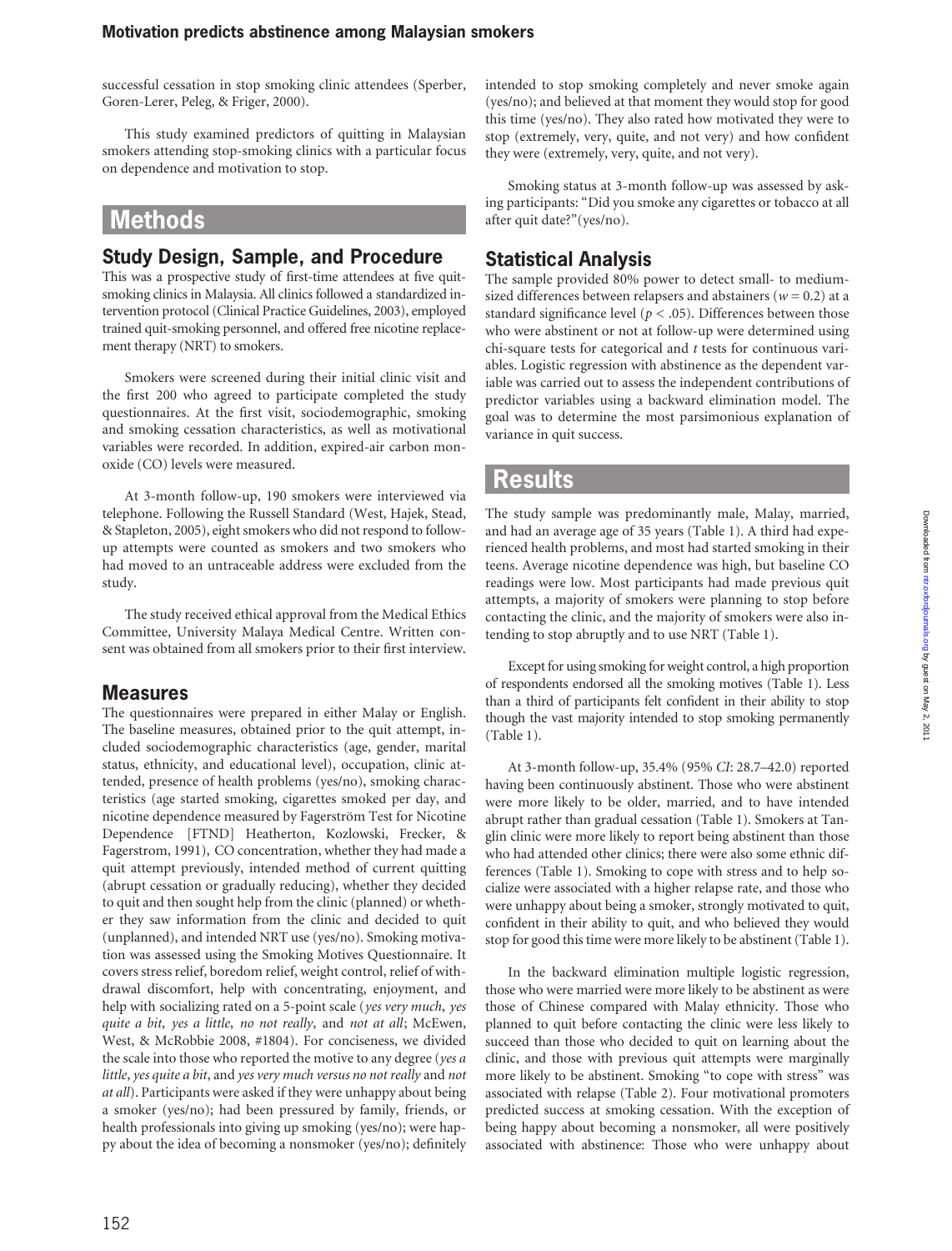|                                            | Total sample ( $n = 198$ ) | Abstinent ( $N = 70$ ) | Relapsed ( $N = 128$ ) | P value |
|--------------------------------------------|----------------------------|------------------------|------------------------|---------|
| Sociodemographic characteristics           |                            |                        |                        |         |
| Age, years, mean (SD)                      | 35.0 (12.4)                | 37.5(13.4)             | 33.6(11.6)             | .033    |
| Male, % $(N)$                              | 95.5 (189)                 | 95.7(67)               | 95.3 (122)             | .897    |
| Married, $\%$ $(N)$                        | 59.1 (117)                 | 68.6(48)               | 53.9(69)               | .045    |
| Ethnicity, $\% (N)$                        |                            |                        |                        |         |
| Malay                                      | 64.6 (128)                 | 61.4(43)               | 66.4(85)               |         |
| Chinese                                    | 16.7(33)                   | 20.0(14)               | 14.8(19)               | .639    |
| Other                                      | 18.7(37)                   | 18.6(13)               | 18.8(24)               |         |
| Education <sup>a</sup> , % $(N)$           |                            |                        |                        |         |
| Primary school                             | 6.6(13)                    | 8.6(6)                 | 5.5(7)                 |         |
| Secondary school                           | 50.0(99)                   | 47.1(33)               | 51.6(66)               | .651    |
| Tertiary education                         | 43.4 (86)                  | 44.3(31)               | 43.0(55)               |         |
| Occupation, % (N)                          |                            |                        |                        |         |
| Professional, technical, and business      | 45.5(90)                   | 41.4(29)               | 47.7(61)               |         |
| Clerical, service, and arm forces          | 23.2(46)                   | 28.6(20)               | 20.3(26)               | .578    |
| Manual                                     | 16.2(32)                   | 14.3(10)               | 17.2(22)               |         |
| Retired, unemployed, housewife, or student | 15.2(30)                   | 15.7(11)               | 14.8(19)               |         |
| Health problems, % $(N)$                   |                            |                        |                        | .931    |
| Clinic, % $(N)$                            | 31.8(63)                   | 31.4(22)               | 32.0(41)               |         |
| Tanglin                                    | 29.3(58)                   | 45.7(32)               | 20.3(26)               |         |
|                                            |                            |                        |                        |         |
| Putrajaya                                  | 24.2(48)                   | 20.0(14)               | 26.6(34)               | .003    |
| Jinjang<br>Pantai                          | 23.2(46)                   | 21.4(15)               | 24.2(31)               |         |
| Kg Pandan                                  | 13.1(26)                   | 8.6(6)                 | 15.6(20)               |         |
|                                            | 10.1(20)                   | 4.3(3)                 | 13.3(17)               |         |
| Smoking characteristics, mean (SD)         |                            |                        |                        |         |
| Age started to smoke                       | 16.6(4.0)                  | 17.4(4.8)              | 16.2(3.5)              | .053    |
| Cigarettes smoked per day                  | 17.6(11.4)                 | 18.4(13.5)             | 17.2(10.1)             | .212    |
| FTND score                                 | 4.5(2.5)                   | 4.4(2.7)               | 4.5(2.5)               | .470    |
| Baseline CO reading, ppm                   | 10.8(6.7)                  | 9.8(7.3)               | 11.4(6.3)              | .693    |
| Smoking cessation characteristics, % (N)   |                            |                        |                        |         |
| Previous quit attempt                      | 75.3 (149)                 | 80.0(56)               | 72.7 (93)              | .252    |
| Current quit attempt-abrupt cessation      | 61.6(122)                  | 71.4 (50)              | 56.3(72)               | .036    |
| Current quit attempt-planned               | 67.2(133)                  | 64.3(45)               | 68.8(88)               | .522    |
| Current quit attempt-intended NRT use      | 98.0 (194)                 | 98.6(69)               | 97.7(125)              | .662    |
| Smoking motives, % (N)                     |                            |                        |                        |         |
| Smoke to cope with stress                  | 96.0(190)                  | 90.0(63)               | 99.2 (127)             | .003    |
| Smoke to help socialize                    | 91.4(181)                  | 85.7(60)               | 94.5 (121)             | .034    |
| Smoke to do something when bored           | 97.5 (193)                 | 98.6(69)               | 96.9(124)              | .658    |
| Smoke to concentrate and stay alert        | 92.9 (184)                 | 88.6 (62)              | 95.3 (122)             | .088    |
| Smoke because feel uncomfortable if not    | 97.5 (193)                 | 94.3 (66)              | 99.2 (127)             | .054    |
| Smoke to keep weight down                  | 56.1 (111)                 | 51.4(36)               | 58.6 (75)              | .331    |
| Smoke because enjoy it                     | 97.5 (193)                 | 98.6(69)               | 96.9 (124)             | .658    |
| Smoking cessation promoters, % (N)         |                            |                        |                        |         |
| Unhappy about being a smoker               | 54.0 (107)                 | 65.7(46)               | 47.7(61)               | .015    |
| Pressured into stopping                    | 71.2 (141)                 | 72.9(51)               | 70.3(90)               | .705    |
| Happy about becoming a nonsmoker           | 70.2 (139)                 | 68.6 (48)              | 71.1 (91)              | .711    |
| Confident in ability to stop               | 28.8(57)                   | 42.9(30)               | 21.1(27)               | .001    |
| Strongly motivated to stop                 | 56.6 (112)                 | 68.6(48)               | 50.0(64)               | .012    |
| Intend to stop smoking completely          | 84.8 (168)                 | 90.0(63)               | 82.0 (105)             | .135    |
| Believe will stop for good this time       | 45.5(90)                   | 55.7 (39)              | 39.8(51)               | .032    |

#### **Table 1. Baseline Measures and Their Association With Abstinence (***N* **= 198)**

*Note.* FTND = Fagerström Test for Nicotine Dependence; NRT = nicotine replacement therapy; ppm = parts per million. a Tertiary education—diploma/degree level.

being a smoker, confident in their ability to stop, and strongly motivated to do so were more likely to be abstinent at 3-month follow-up (Table 2). The clinic attended remained a significant predictor of smoking cessation in this model.

# **Discussion**

This study found that strength of motivation to stop, but not dependence, predicted success at stopping. This raises the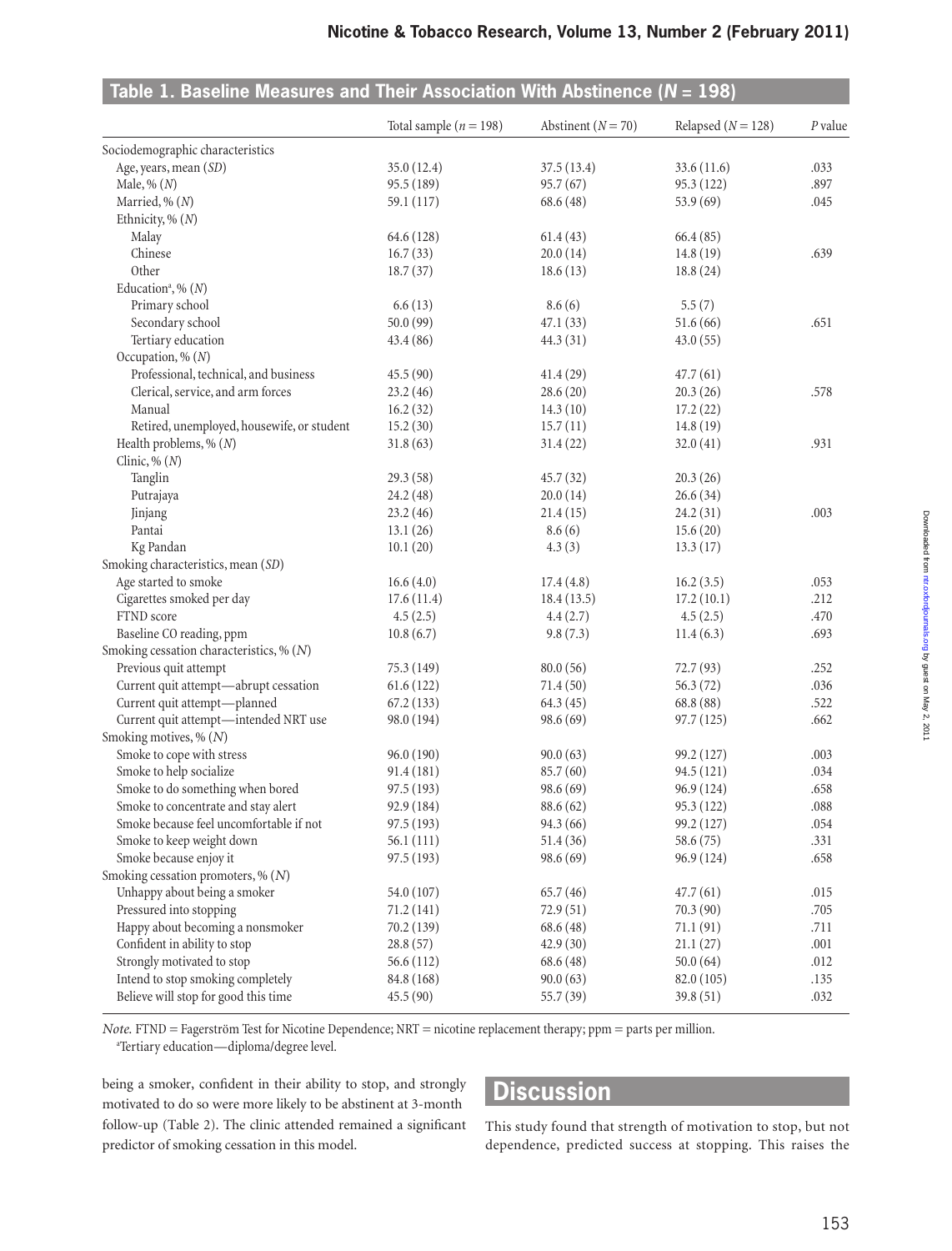**Table 2. Results of Logistic Regression Predicting Abstinence at 3-Month Follow-Up (***N* **= 198)**

|                                     | Final backward<br>elimination model<br>odds ratio (95% CI) | $P$ value |
|-------------------------------------|------------------------------------------------------------|-----------|
| Sociodemographic characteristics    |                                                            |           |
| Married                             | $3.39(1.48 - 7.76)$                                        | .004      |
| Ethnicity                           |                                                            |           |
| Malay (reference)                   | 1                                                          |           |
| Chinese                             | $3.71(1.25 - 10.97)$                                       | .018      |
| Indian                              | $0.53(0.18 - 1.58)$                                        | .255      |
| Clinic                              |                                                            |           |
| Tanglin (reference)                 | 1                                                          |           |
| Putrajaya                           | $0.05(0.01-0.18)$                                          | < 0.01    |
| Jinjang                             | $0.12(0.04 - 0.36)$                                        | < 0.001   |
| Pantai                              | $0.14(0.04 - 0.51)$                                        | .003      |
| Kg Pandan                           | $0.03(0.01-0.20)$                                          | < 0.001   |
| Smoking cessation characteristics   |                                                            |           |
| Previous quit attempt               | $2.62(0.97 - 7.09)$                                        | .057      |
| Current quit                        | $0.35(0.14 - 0.88)$                                        | .025      |
| attempt-planned                     |                                                            |           |
| <b>Cessation</b> barriers           |                                                            |           |
| Smoke to cope with stress           | $0.02(0.00-0.28)$                                          | .003      |
| Smoke to do something<br>when bored | $33.94(1.0 - 1115.2)$                                      | .048      |
| Cessation promoters                 |                                                            |           |
| Unhappy about being<br>a smoker     | $2.12(0.99-4.58)$                                          | .055      |
| Happy about becoming<br>a nonsmoker | $0.31(0.12 - 0.81)$                                        | .017      |
| Confident in ability to stop        | $2.60(1.01-6.70)$                                          | .047      |
| Strongly motivated to stop          | $3.05(1.28 - 7.25)$                                        | .012      |

possibility that in countries such as Malaysia that are at an earlier stage in the "tobacco epidemic" ([Lopez, Colloshaw, &](#page-4-19)  [Piha, 1994](#page-4-19)) motivation plays a greater role in success at quitting than dependence. This may happen if there are still large numbers of smokers who find it relatively easy to stop. Against this hypothesis, the mean level of dependence was as high as are seen in western clinic samples. However, we also observed relatively low CO concentrations showing relatively low levels of smoke and therefore nicotine intake. Thus, it is possible that FTND scores may overstate the level of dependence in smokers from Malaysia. At present, this must remain as speculation, but future research needs to examine these issues.

The finding of a difference in success rates across different clinics may seem unsurprising, but this is one of very few studies [\(Raupach et al., 2008](#page-5-10); [Stapleton, Lowin, & Russell, 1999](#page-5-11)) to show such a difference, and a strength of the current study is that it controlled for a wide array of prognostic variables. Such a demonstration is important in establishing a prima facie case that different approaches to behavioral support and skills of practitioners are reflected in different success rates. This provides the starting point for an examination of what are the key differences with a view to determining "best practice" [\(Michie, Hyder, Walia, & West, i](#page-4-20)n press).

The study found that smokers were more likely to be successful if they decided to stop after they heard about the clinic rather than vice versa. We believe that this has not previously been shown. If this finding is replicated, it suggests that there are merits in clinics seeking to attract smokers who had not been intending to stop. It is reminiscent of the finding in general population samples that smokers who report having stopped without preplanning appeared to be more likely to be successful ([Larabie, 2005](#page-4-21); [West & Sohal, 2006\)](#page-5-12).

The findings relating to smoking motives need to be viewed with caution because the prevalence of the motives was very high leading to little variation. For example, the fact that smoking to relieve boredom emerged as significant in the multivariate analysis with a very high odds ratio is likely to be an artifact. However, this will become clearer with replication.

This study had a number of limitations. Smoking status was based on self-report, and this typically overestimates success rates. However, it seems unlikely that deception would account for the associations observed between the variables. The sample was self-selected and came from an urban setting, but the sample composition was similar to that found in the census ([Ministry of Health Malaysia, 2006](#page-4-22)). The sample was relatively small and this analysis may have missed some associations because of lack of power, but there was no suggestion of an association with dependence and a very clear one with strength of motivation to stop. Some of the predictor variables (e.g., intended NRT use) had very low variance, which severely limited the capacity to detect an association with abstinence. Of greatest significance is the fact that this was a clinic sample, and the findings may not generalize to smokers trying to stop by themselves. This would also be true for western clinic samples, and of course, clinic samples are important in their own right as a focus for research.

In conclusion, this study found that in a smokers' clinic sample in Malaysia, strength of motivation to stop predicted success at stopping in the medium term, while the most widely used measure of nicotine dependence did not. There are many such clinics being established across the world, and it would be desirable if they could routinely collect data on these and other factors to gain a global picture of the role of different factors in stopping smoking with a view to designing appropriately targeted treatment programmes.

# **Funding**

This study was supported by the Institute of Health Management, Ministry of Heath Malaysia. RW and LS are supported by Cancer Research UK. They are also affiliated to the UK Centre for Tobacco Control Studies.

# **Declaration of Interests**

*LS has received an honorarium for a talk and travel expenses from Pfizer. RW undertakes research and consultancy for the following developers and manufacturers of smoking cessation treatments: Pfizer, J7J, McNeil, GSK, Nabi, Novartis, and Sanofi-Aventis. RW also has a share in the patent of a novel nicotine delivery device.*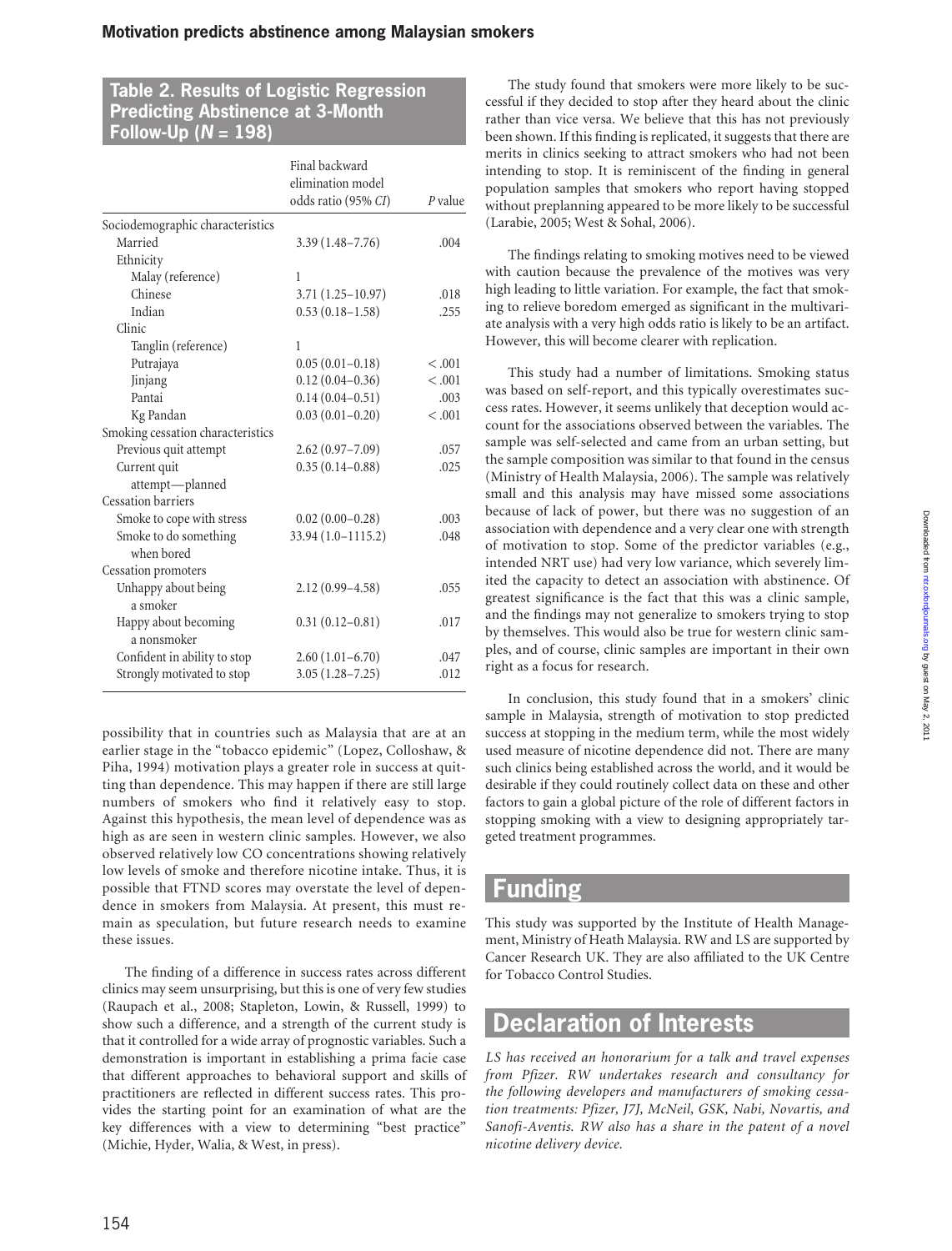#### **Acknowledgments**

*We thank the Director General of Health, Ministry of Health Malaysia for permission to publish this study, the Department of Health, Federal Territories, and the Putrajaya Hospital for allowing this research to be carried out in their clinics.*

# **References**

<span id="page-4-14"></span>Abdullah, A. S., Ho, L. M., Kwan, Y. H., Cheung, W. L., McGhee, S. M., & Chan, W. H. (2006). Promoting smoking cessation among the elderly: What are the predictors of intention to quit and successful quitting? *Journal of Aging and Health*, *18*, 552–564. doi:10.1177/0898264305281104

<span id="page-4-13"></span>Abdullah, A. S., Lam, T. H., Chan, S. S., & Hedley, A. J. (2004). Which smokers use the smoking cessation Quitline in Hong Kong, and how effective is the Quitline? *Tobacco Control*, *13*, 415–421. doi:10.1136/tc.2003.006460

<span id="page-4-15"></span>Abdullah, A. S., Lam, T. H., Chan, S. K., Leung, G. M., Chi, I., Ho, W. W., et al. (2008). Effectiveness of a mobile smoking cessation service in reaching elderly smokers and predictors of quitting. *BMC Geriatrics*, *8*, 25. doi:10.1186/1471-2318-8-25

<span id="page-4-0"></span>Baker, T. B., Piper, M. E., McCarthy, D. E., Bolt, D. M., Smith, S. S., Kim, S. Y., et al. (2007). Time to first cigarette in the morning as an index of ability to quit smoking: implications for nicotine dependence. *Nicotine & Tobacco Research*, *9*(Suppl. 4), S555–S570. doi:10.1080/14622200701673480

<span id="page-4-9"></span>Chandola, T., Head, J., & Bartley, M. (2004). Socio-demographic predictors of quitting smoking: How important are household factors? *Addiction*, *99*, 770–777. doi:10.1111/j.13600443.2004.00756.x

<span id="page-4-17"></span>Clinical Practice Guidelines. (2003). *Treatment of tobacco smoking and dependence 2003*. Disease Control Division, Ministry of Health Malaysia. Retrieved from www.moh.gov.my/attachments/3996

<span id="page-4-7"></span>Ferguson, J. A., Patten, C. A., Schroeder, D. R., Offord, K. P., Eberman, K. M., & Hurt, R. D. (2003). Predictors of 6-month tobacco abstinence among 1224 cigarette smokers treated for nicotine dependence. *Addictive behaviors*, *8*, 1203–1218.doi:10 .1016/S0306-4603(02)00260-5

<span id="page-4-11"></span>Fung, P. R., Snape-Jenikson, S. L., Godfrey, M. T., Love, K. W., Zimmerman, P. V., Yang, I. A., et al. (2005). Effectiveness of hospital-based smoking cessation. *Chest*, *128*, 216–223. doi:10.1378/chest.128.1.216

<span id="page-4-6"></span>Goddard, E. (2006). *Smoking and drinking among adults, 2005: General Household Survey*. London: Office of National Statistics. Retrieved from http://www.statistics.gov.uk/downloads/theme\_ compendia/GHS05/GHS2005\_SmokingandDrinking\_Report.pdf

<span id="page-4-12"></span>Gwaltney, C. J., Shiffman, S., Norman, G. J., Paty, J. A., Kassel, J. D., & Gnys, M. (2001). Does smoking abstinence self-efficacy vary across situations? Identifying context-specificity within the relapse situation efficacy questionnaire. *Journal of Consultative Clinical Psychology*, *69*, 516–527. doi:10.1037/0022-006X.69.3.516

<span id="page-4-8"></span>Hagimoto, A., Nakamura, M., Morita, T., Masui, S., & Oshima, A. (2009). Smoking cessation patterns and predictors of quitting smoking among the Japanese general population: A 1-year follow-up study. *Addiction*, *105*, 164–173. doi:10.1111/j .1360-0443.2009.02735.x

<span id="page-4-18"></span>Heatherton, T. F., Kozlowski, L. T., Frecker, R. C., & Fagerstrom, K. O. (1991). The Fagerström Test for Nicotine Dependence: A revision of the Fagerström Tolerance Questionnaire. *British Journal of Addiction*, *86*, 1119–1127. doi:10.1111 /j.1360-443.1991.tb01879.x

<span id="page-4-1"></span>Herd, N., Borland, R., & Hyland, A. (2009). Predictors of smoking relapse by duration of abstinence: Findings from the International Tobacco Control (ITC) Four Country Survey. *Addiction*, *104*, 2088–2099. doi:10.1111/j.1360-0443.2009.02732.x

<span id="page-4-5"></span>Hymowitz, N., Cummings, K. M., Hyland, A., Lynn, W. R., Pechacek, T., & Hartwell, T. D. (1997). Predictors of smoking cessation in a cohort of adult smokers followed for five years. *Tobacco Control*, *6*, S57–S62. doi:10.1136/tc.6.suppl\_2.S57

<span id="page-4-21"></span>Larabie, L. C. (2005). To what extent do smokers plan quit attempts? *Tobacco Control*, *14*, 425–428. doi:10.1136/tc.2005.013615

<span id="page-4-2"></span>Lee, C., & Kahende, J. (2007). Factors associated with successful smoking cessation in the United States. *American Journal of Public Health*, *97*, 1503–1509. doi:10.2105/AJPH.2005.083527

<span id="page-4-4"></span>Levy, D. T., Romano, E., & Mumford, E. (2005). The relationship of smoking cessation to social demographic characteristics, smoking intensity and tobacco control policy. *Nicotine & Tobacco Research*, *7*, 387–396. doi:10.1080/14622200500125443

<span id="page-4-19"></span>Lopez, A. D., Colloshaw, N. E., & Piha, T. (1994). A descriptive model of the cigarette epidemic in developed countries. *Tobacco Control*, *3*, 242–247. doi:10.1136/tc.3.3.242

<span id="page-4-3"></span>McDermott, L., Dobson, A., & Owen, N. (2009). Determinants of continuity and change over 10 years in young women's smoking. *Addiction*, *104*, 478–487. doi:10.1111/j.1360-0443 .2008.02452.x

McEwen, A., West, R., & McRobbie, H. (2008). Motives for smoking and their correlates in clients attending stop smoking treatment services. *Nicotine and Tobacco Research*, *10*, 843–850. doi:10.1080/14622200802027248

<span id="page-4-20"></span>Michie, S., Hyder, N., Walia, A., & West, R. (in press). *Development of a taxonomy of behaviour change techniques used in individual behavioural support for smoking cessation*, Manuscript submitted for publication. Retrieved from http://www.ucl .ac.uk/hbrc/tobacco/publications.html

<span id="page-4-22"></span>Ministry of Health Malaysia. (2006). *The third national health and morbidity survey 3 (NHMS 3).* Smoking. Retrieved from http://library.iku.gov.my/index.aspx?Page=OPAC/OPV.ascx& BookID=892&strType=Book&strTerms=&ID=10100

<span id="page-4-10"></span>Monden, C. W., De Graff, N. D., & Kraaykamp, G. (2003). How important are parents and partners for smoking cessation in adulthood? *Preventive Medicine*, *36*, 197–203. doi:10.1016/ S0091-7435(02)00026-9

<span id="page-4-16"></span>Myung, S. K., Park, J. G., Bae, W. K., Lee, Y. J., Kim, Y., & Seo, H. G. (2008). Effectiveness of proactive Quitline service and predictors of